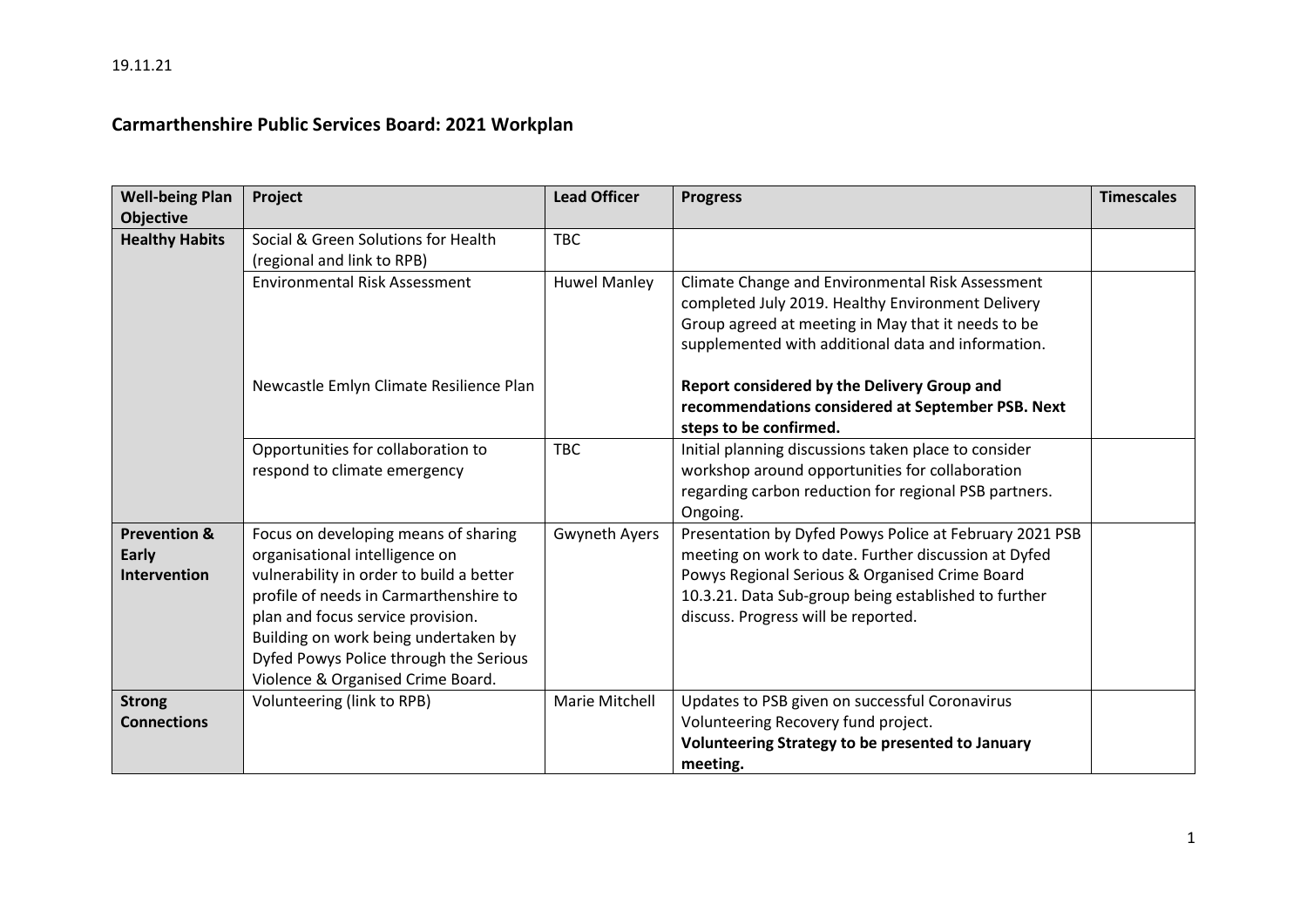| <b>Well-being Plan</b>                          | Project                                                                                                                          | <b>Lead Officer</b>  | <b>Progress</b>                                                                                                                                                                                                                                                                                                                                                                                                                                                                                                                                                                                                                                                                                                                                                                                                                                                                                                                                                                                                                                                                                                                                                                                                      | <b>Timescales</b>                                          |
|-------------------------------------------------|----------------------------------------------------------------------------------------------------------------------------------|----------------------|----------------------------------------------------------------------------------------------------------------------------------------------------------------------------------------------------------------------------------------------------------------------------------------------------------------------------------------------------------------------------------------------------------------------------------------------------------------------------------------------------------------------------------------------------------------------------------------------------------------------------------------------------------------------------------------------------------------------------------------------------------------------------------------------------------------------------------------------------------------------------------------------------------------------------------------------------------------------------------------------------------------------------------------------------------------------------------------------------------------------------------------------------------------------------------------------------------------------|------------------------------------------------------------|
| <b>Objective</b>                                |                                                                                                                                  |                      |                                                                                                                                                                                                                                                                                                                                                                                                                                                                                                                                                                                                                                                                                                                                                                                                                                                                                                                                                                                                                                                                                                                                                                                                                      |                                                            |
| <b>Prosperous</b><br><b>People &amp; Places</b> | Work with Regional Learning & Skills<br>Partnership to further develop areas of<br>priority for Carmarthenshire going<br>forward | Jane Lewis           | Update provided at March 2021 PSB meeting.                                                                                                                                                                                                                                                                                                                                                                                                                                                                                                                                                                                                                                                                                                                                                                                                                                                                                                                                                                                                                                                                                                                                                                           |                                                            |
|                                                 | Public sector procurement - initially<br>through the Foundational Economy<br>Challenge Fund project                              | <b>Gwyneth Ayers</b> | Updates on Project progress provided to PSB meetings.<br>Next steps post end of project in March 2021 to be<br>considered.<br>Phase 1 project completed with on-going discussions<br>relating to Phase 2 to progress certain elements of the<br>work.<br>On-going discussions with relevant stakeholders with<br>regards to progressing the procurement and food supply<br>chains elements of the work. Multi-agency officer<br>working group of procurement leads to be convened.<br>Confirmation received from Welsh Government of<br>funding support for Phase 2 work - discussion on-going<br>with HDdUHB on proposed development work to be<br>undertaken by March 2022. Two elements being<br>considered by the Phase 2 work: feasibility regarding<br>food supply and production within the health board;<br>and developing an approach to undertake pilot project<br>with 1-2 schools/leisure sites in terms of direct food<br>supply.<br>Proposal for Carmarthenshire to work towards being a<br>Sustainable Food Place agreed at September PSB<br>meeting. Gwyneth Ayers working with officers from<br>Carmarthenshire Food Network to develop applications.<br>Will be considered at January PSB meeting. | FE project<br>funding<br>until end of<br><b>March 2021</b> |
|                                                 | Progressive procurement regional                                                                                                 | Gwyneth Ayers        | Agreement to hold joint PSB cluster workshop on 11                                                                                                                                                                                                                                                                                                                                                                                                                                                                                                                                                                                                                                                                                                                                                                                                                                                                                                                                                                                                                                                                                                                                                                   | <b>End of 2021</b>                                         |
|                                                 | cluster with Pembrokeshire, Swansea                                                                                              |                      | February 2021 with PSB, procurement and economic                                                                                                                                                                                                                                                                                                                                                                                                                                                                                                                                                                                                                                                                                                                                                                                                                                                                                                                                                                                                                                                                                                                                                                     |                                                            |
|                                                 | and Neath Port Talbot                                                                                                            |                      |                                                                                                                                                                                                                                                                                                                                                                                                                                                                                                                                                                                                                                                                                                                                                                                                                                                                                                                                                                                                                                                                                                                                                                                                                      |                                                            |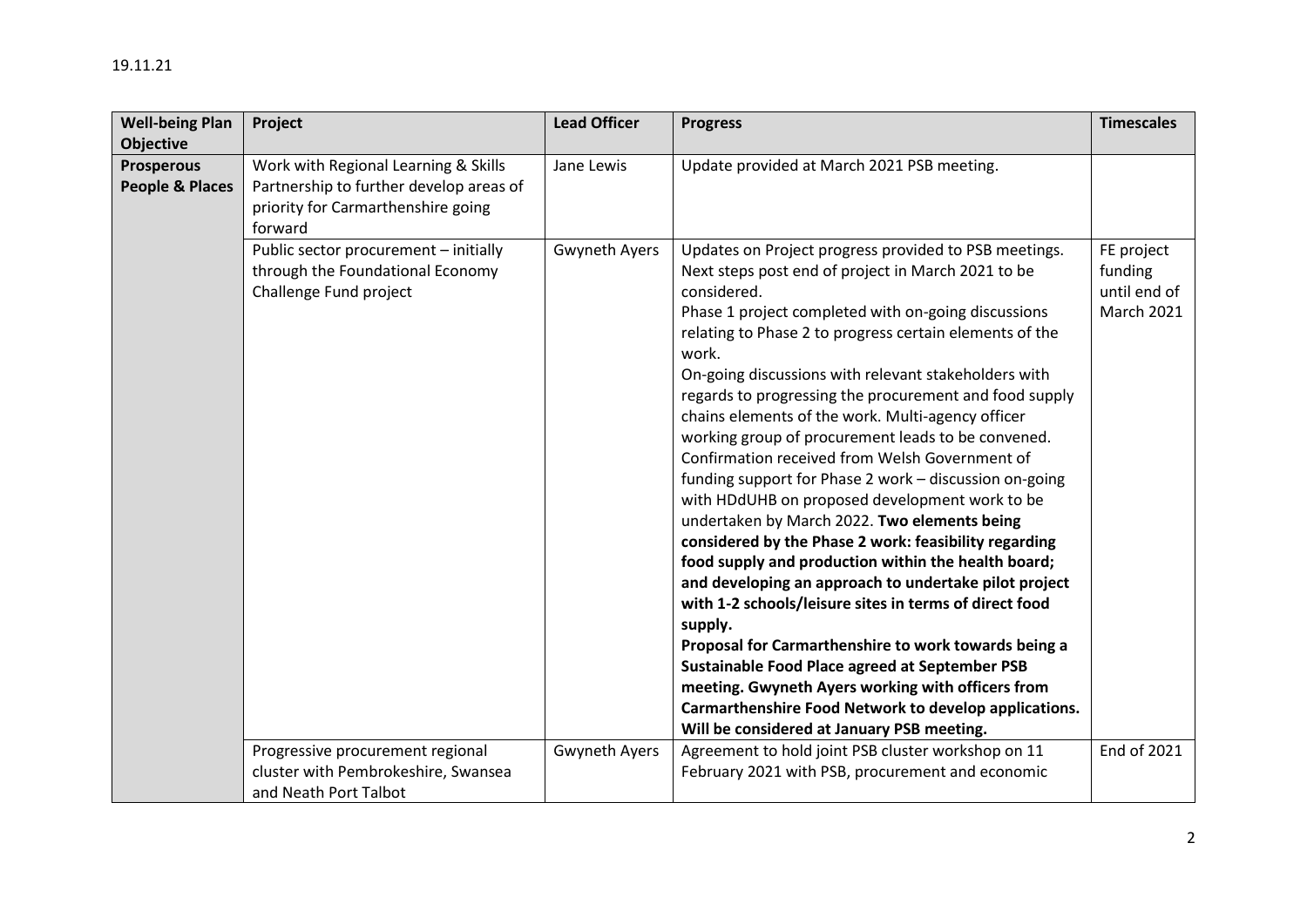| <b>Well-being Plan</b><br><b>Objective</b> | Project                                                                                                               | <b>Lead Officer</b> | <b>Progress</b>                                                                                                                                                                                                                                                                                                                                                                                                                                                                                                                                                                                                                                                                                                                                                                                                                                 | <b>Timescales</b> |
|--------------------------------------------|-----------------------------------------------------------------------------------------------------------------------|---------------------|-------------------------------------------------------------------------------------------------------------------------------------------------------------------------------------------------------------------------------------------------------------------------------------------------------------------------------------------------------------------------------------------------------------------------------------------------------------------------------------------------------------------------------------------------------------------------------------------------------------------------------------------------------------------------------------------------------------------------------------------------------------------------------------------------------------------------------------------------|-------------------|
| <b>Safer</b><br><b>Communities</b>         | Work towards compliance with Counter-<br>Terrorism duties by partners ensuring<br>appropriate staff training provided | Kate Harrop         | development representation from member<br>organisations.<br>Following initial session,<br>further officer workshops focusing on 4 key areas:<br>Social value in construction / retrofit procurement<br>Food procurement<br>$\bullet$<br>Local SME opportunities<br>$\bullet$<br>Generative businesses in health and social care<br>procurement<br>First round of officer workshops held in March, second<br>round in May.<br>CONTEST Board considered proposed Protect Duty which<br>will be placed on many partners and aims to make the<br>public safer at publicly accessible locations. Partner<br>organisations submitted responses to the consultation<br>which ended on 2 July.<br>Information on training and development opportunities<br>circulated to partner organisations.<br>Further information awaited following the outcome of |                   |
|                                            |                                                                                                                       |                     | the consultation. The first meeting of the multi-agency<br><b>Carmarthenshire Protective Security Preparedness</b><br>Group (PSPG) took place on 3 November. This will now<br>meet on a monthly basis.                                                                                                                                                                                                                                                                                                                                                                                                                                                                                                                                                                                                                                          |                   |
|                                            | Continue to develop partnership<br>working to tackle serious organised<br>crime including County Lines activity       | Kate Harrop         | Information continues to be shared among partners on<br>an ad hoc basis and in Serious Violence and Organised<br>Crime Board meetings.<br>Further County Lines Intensification week organised for<br>11-17 October, led by Police, with targeted action                                                                                                                                                                                                                                                                                                                                                                                                                                                                                                                                                                                         |                   |

involving partners.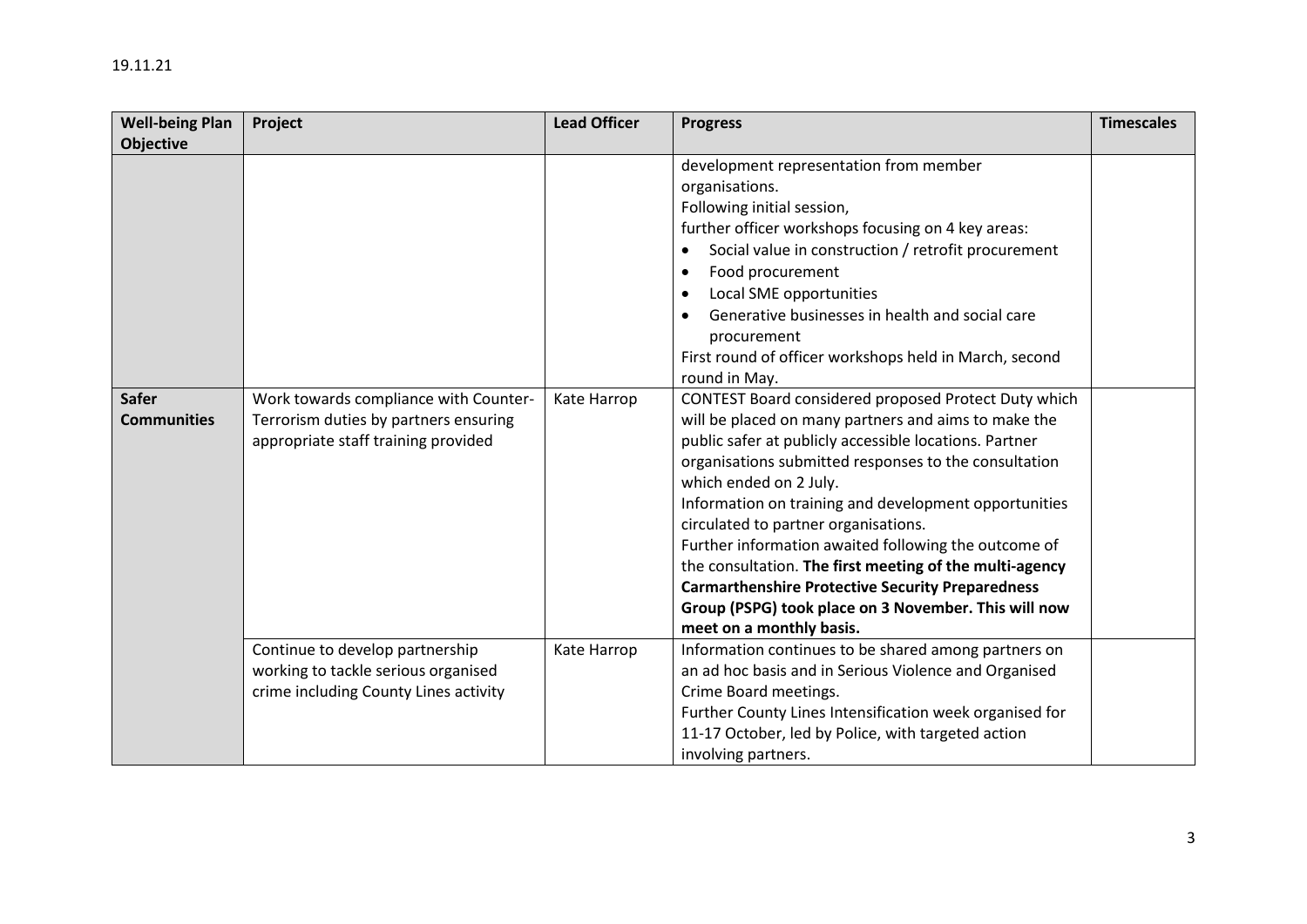| <b>Well-being Plan</b> | Project                                | <b>Lead Officer</b> | <b>Progress</b>                                             | <b>Timescales</b> |
|------------------------|----------------------------------------|---------------------|-------------------------------------------------------------|-------------------|
| Objective              |                                        |                     |                                                             |                   |
|                        | Develop usage of 'Internet of Things'  | Kate Harrop         | This initiative is part of a wider project to develop       |                   |
|                        | technology to tackle local crime and   |                     | network of SMART towns which aligns with current work       |                   |
|                        | disorder problems                      |                     | undertaken across ten rural towns focusing on economic      |                   |
|                        |                                        |                     | growth, also covering Ammanford and Burry Port. Joint       |                   |
|                        |                                        |                     | pilot project funded by the county's Local Action Group,    |                   |
|                        |                                        |                     | Grŵp Cefn Gwlad, responsible for delivery of LEADER         |                   |
|                        |                                        |                     | programme, the Valley's Taskforce Programme and Safer       |                   |
|                        |                                        |                     | Communities Partnership using Welsh Government and          |                   |
|                        |                                        |                     | PCC funding.                                                |                   |
|                        |                                        |                     | Locations for gateway installation being finalised and      |                   |
|                        |                                        |                     | engagement events have been held with key                   |                   |
|                        |                                        |                     | stakeholders in each town.                                  |                   |
|                        |                                        |                     | Further engagement events held with neighbourhood           |                   |
|                        |                                        |                     | policing team representatives. Report awaited.              |                   |
|                        | Raising awareness of cyber-crime among | Kate Harrop         |                                                             |                   |
|                        | partners                               |                     |                                                             |                   |
|                        | Learning from themes identified by     | Kate Harrop         | Resources been produced for frontline practitioners on      |                   |
|                        | domestic homicides                     |                     | following themes: domestic abuse among older people,        |                   |
|                        |                                        |                     | male victims, isolation/rural issues, Child to Parent abuse |                   |
|                        |                                        |                     | and domestic abuse and mental health. These will            |                   |
|                        |                                        |                     | shortly be distributed to staff in partner organisations    |                   |
|                        |                                        |                     | across the region.                                          |                   |
|                        |                                        |                     | The Safer Communities Partnership has decided that a        |                   |
|                        |                                        |                     | regional task and finish group should be formed to          |                   |
|                        |                                        |                     | consider further common themes and this is to be            |                   |
|                        |                                        |                     | arranged by the Regional Violence Against Women,            |                   |
|                        |                                        |                     | Domestic Abuse and Sexual Violence Strategic Board.         |                   |
|                        |                                        |                     | Planning meeting with the Regional Advisor and              |                   |
|                        |                                        |                     | Community Safety Managers across Dyfed Powys being          |                   |
|                        |                                        |                     | arranged.                                                   |                   |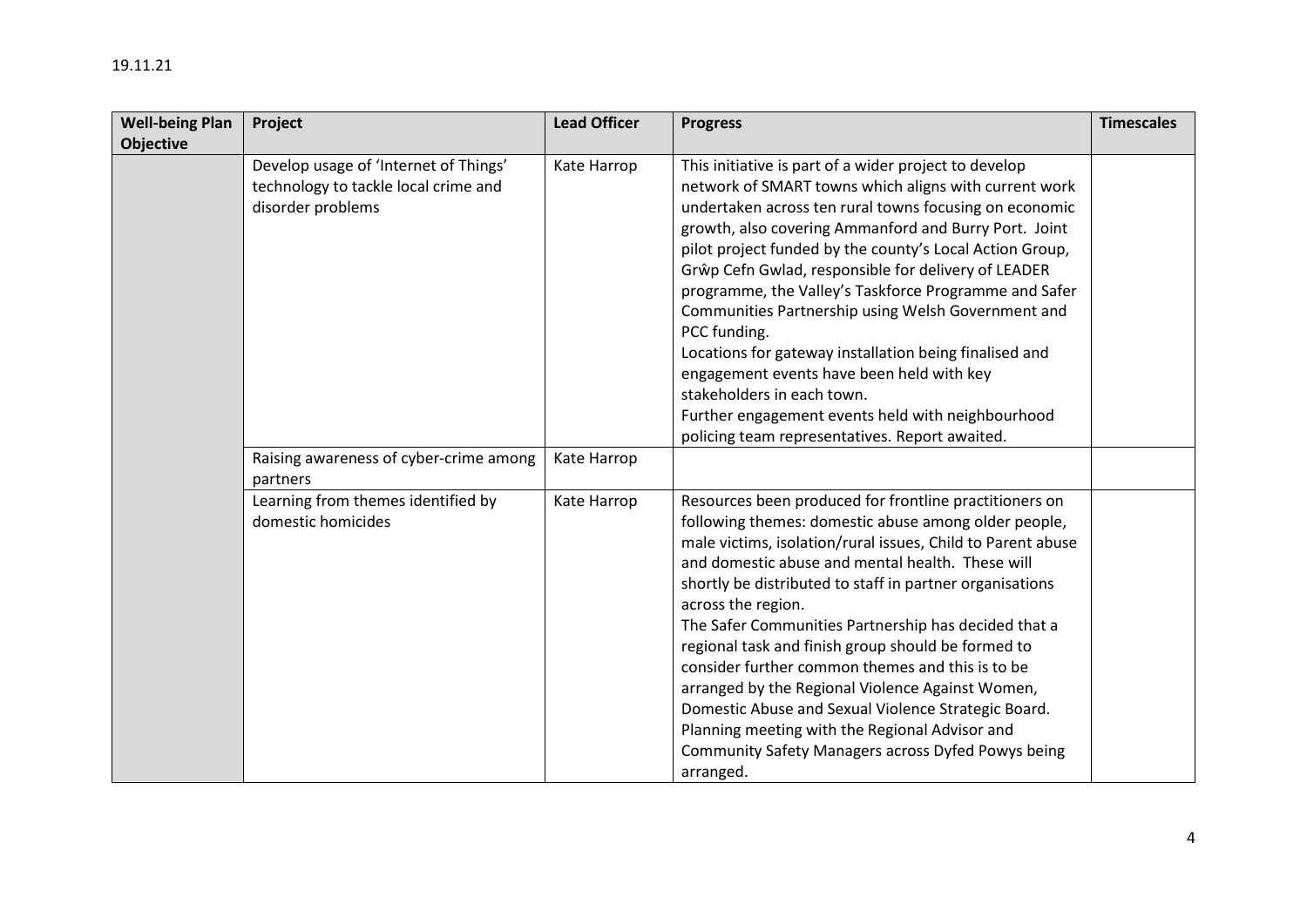| <b>Well-being Plan</b> | Project                                  | <b>Lead Officer</b> | <b>Progress</b>                                            | <b>Timescales</b> |
|------------------------|------------------------------------------|---------------------|------------------------------------------------------------|-------------------|
| <b>Objective</b>       |                                          |                     |                                                            |                   |
|                        | Work to bring together communities       | Kate Harrop         | Weekly tension monitoring meetings continue to take        |                   |
|                        | while identifying any tensions affecting |                     | place between partners. Recent racist graffiti in          |                   |
|                        | community cohesion                       |                     | Ceredigion has resulted in training being explored for     |                   |
|                        |                                          |                     | regional frontline staff on signs/symbols etc often        |                   |
|                        |                                          |                     | associated with far-right groups. An information booklet   |                   |
|                        |                                          |                     | and reporting process to gather intelligence is also being |                   |
|                        |                                          |                     | considered for council frontline staff.                    |                   |
|                        |                                          |                     | These are being developed in discussion relevant Council   |                   |
|                        |                                          |                     | Heads of Service whose teams focus on street               |                   |
|                        |                                          |                     | scene/cleansing with training focusing on what to look     |                   |
|                        |                                          |                     | out for and who to report incidents to.                    |                   |
| <b>Collaboration</b>   | Multi-agency/multi-sector town centre    | Gwyneth Ayers       | Multi-agency discussion on new ways of working - initial   |                   |
| opportunities          | or community hub developments            |                     | meeting held on 2 February with Council, Police, Fire &    |                   |
|                        |                                          |                     | Health.                                                    |                   |
|                        |                                          |                     | Coleg Sir Gâr also involved in discussion. Further meeting |                   |
|                        |                                          |                     | held 17.3.21. Update to be provided at March PSB           |                   |
|                        |                                          |                     | meeting.                                                   |                   |
|                        |                                          |                     | UWTSD joined the group. Mapping of public sector           |                   |
|                        |                                          |                     | estates in 3 main town centres and 10 rural towns          |                   |
|                        |                                          |                     | undertaken. Following discussion on 23.4.21 agreed to      |                   |
|                        |                                          |                     | focus initially on Llandeilo & Llandovery areas. Further   |                   |
|                        |                                          |                     | needs mapping to be undertaken.                            |                   |
|                        |                                          |                     | Discussions progressing relating to specific opportunities |                   |
|                        |                                          |                     | in the Llandeilo area. Plans being developed on three      |                   |
|                        |                                          |                     | types of shared facilities:                                |                   |
|                        |                                          |                     | 1. Agile working areas                                     |                   |
|                        |                                          |                     | 2. Customer facing services                                |                   |
|                        |                                          |                     | 3. Touch-down areas for outreach workers (pee & tea)       |                   |
|                        |                                          |                     | Proposal supported at September PSB meeting.               |                   |
|                        |                                          |                     | Implementation plan to be confirmed but timescales         |                   |
|                        |                                          |                     | dependent on working from messaging being lifted.          |                   |